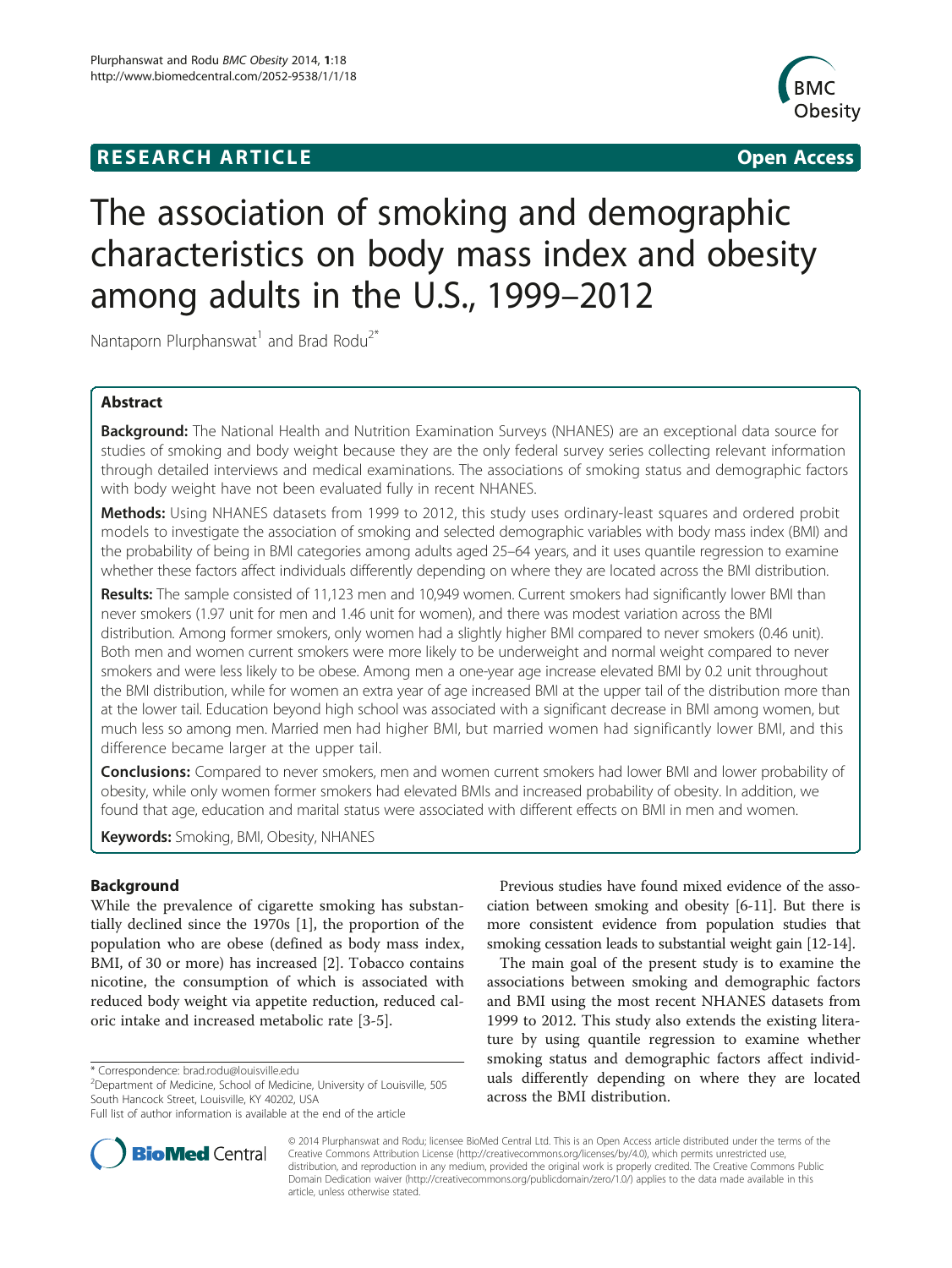### **Methods**

#### Data and variables

We used public-access data files from the 1999–2012 National Health and Nutrition Examination Survey (NHANES), conducted by the National Center for Health Statistics (NCHS). The first NHANES was administered in 1971. Since 1999 the survey has been a continuous program, examining a nationally representative sample of about 5,000 persons each year.

The NHANES interview includes demographic, socioeconomic, dietary, and health-related questions. The examination component consists of medical, dental, and physiological measurements, as well as laboratory tests administered by highly trained medical personnel.

Body weight and height were obtained by trained health technicians at medical examination sites. BMI was calculated as body weight in kilograms divided by the square of height in meters (kg/m<sup>2</sup>). Following the National Institutes of Health in Clinical Guidelines [\[15](#page-8-0)], we classified subjects as underweight (BMI < 18.5), normal weight  $(18.5 \leq BMI < 25)$ , overweight  $(25 \leq BMI < 30)$ or obese (BMI  $\geq$  30).

In NHANES questionnaires, each respondent was asked about smoking behavior. We defined subjects as never smokers (those who never smoked 100 cigarettes in their lifetime), current smokers (those who smoked at least 100 cigarettes in their lifetime and also smoked now), or former smokers (those who smoked at least 100 cigarettes in their lifetime but did not smoke now). Current smokers were asked to provide information about cigarette consumption, which we categorized according to cigarettes smoked per day  $(1-14, 15-24, 25+1)$ . Former smokers were asked about the length of time since smoking cessation, which we categorized according to number of years since quitting  $(1, 1-4, 5-9)$  and  $10+$ ).

We included a set of demographic variables associated with BMI: age, height, race and ethnicity (white, black, Hispanic, and other, which included American Indian, Alaska Native, Pacific Islander, and Asian), foreign or U. S. born, highest educational attainment (less than high school, high school, more than high school), marital status (married and unmarried) and number of children (women only). In addition, we included a quadratic of age (age squared) to capture a non-linear relationship between that variable and BMI. We also controlled for survey cycle (1999–2000, 2001–02, 2003–04, 2005–06, 2007–08, 2009–10, and 2011–12), and we constructed sample weights across survey cycles using a formula from NCHS guidelines [\[16](#page-8-0)].

Notably, participants who were in a single person household during part of the 1999–2000 cycle were not asked about their marital status [[15](#page-8-0)], and it was subsequently imputed by NHANES for most of them. However, it remained undetermined for about 300 subjects, in which we created an indicator with the value of 1 for respondents with missing marital status and 0 otherwise. We did the same for women who had no information on their pregnancy history. In this manner subjects with missing information were not excluded from the analyses and were subject to full evaluation.

We restricted our sample to adults aged 25 to 64 years. We excluded respondents aged 18–24 years because of inconsistencies in the 100-cigarette lifetime question between surveys. We also excluded pregnant women and respondents aged 65+ years because both smoking and weight status may be influenced by chronic illnesses at older ages.

#### Empirical models

In this study, we examined the associations between smoking status (i.e. never, current and former smokers) and both a continuous measure of BMI and conventional BMI categories. We employed quantile regression and an ordered probit model to study the association of smoking status and weight across the BMI distribution and across BMI categories.

First, we examined the association between smoking status and a continuous measure of BMI using the Ordinary-Least Squares (OLS) method using the following model:

$$
BMI = \beta_0 + \beta_1 S + \beta_2 X + \beta_3 Z + \varepsilon
$$
 (1)

where S represents smoking status categories (never, current and former smokers); X is a vector of individual characteristics; Z is a vector of survey cycle; and ε is an error term.

The main coefficient of interest is  $B<sub>1</sub>$ , which captures the relationship between smoking status on BMI. Positive or negative coefficients on current or former smokers indicate that, compared to never smokers, these groups have lower or higher BMI. Next, the vector X includes demographic variables such as age, race and ethnicity, US or foreign born, education, and marital status. A set of coefficients  $\beta_2$  present the associations of these variables and BMI. Finally, the vector Z refers to survey cycles, which allows us to account for unobservable confounding variables that may vary across survey cycles.

While the OLS regression estimates the association of smoking with average BMI, this relationship may differ across the BMI distribution [[17\]](#page-8-0). For example, compared to never smokers, being a current or former smoker may reduce or increase BMI differently among those who are in the upper tail of the distribution compared with those in the lower tail. Therefore, we also employed the quantile regression (QR) analysis, which allows us to examine the entire conditional distribution of BMI and determine if an association between smoking and demographic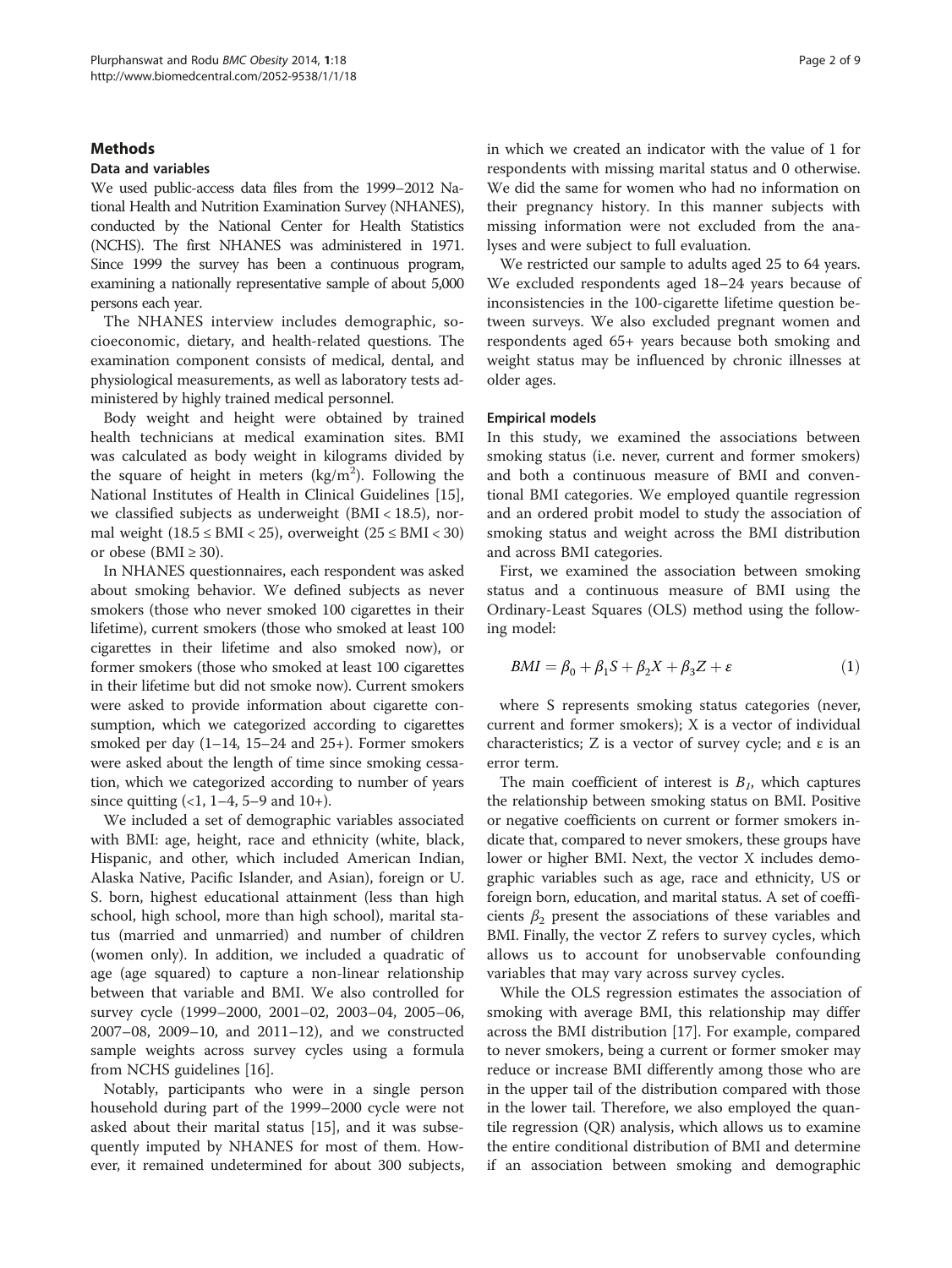variables differed across the BMI distribution. We estimated the following model:

$$
BMI = \beta_0^p + \beta_1^p S + \beta_2^p X + \beta_3^p Z + \varepsilon^{(p)}
$$
\n<sup>(2)</sup>

where p refers to the proportion of the population having BMI below the quantile at  $p$ . In this study,  $p$  represents five quantiles: 10th, 25th, 50th, 75th and 90th.  $\beta_1^p$ represents an association between smoking and BMI for the  $p^{th}$  conditional quantile.

The relationship between smoking and BMI may be non-linear, so we estimated an association between smoking status and BMI categories, CBMI (underweight  $= 1$ , normal weight = 2, overweight = 3, and obese = 4) by using the ordered probit (OP) model. In a nutshell, we estimated the following model:

$$
CBMI = \beta_0 + \beta_1 S + \beta_2 X + \beta_3 Z + \varepsilon \tag{3}
$$

However, the coefficients of OP estimates cannot be interpreted directly as the coefficients of linear models. We calculated the marginal effects, which measures the changes in probability of being underweight, normal, overweight or obese associated with a change from a never smoker to a current or former smoker with all other independent variables held at the values of their means.

## Results

#### Descriptive statistics

The total sample consisted of 11,123 males and 10,949 females with complete information on smoking and BMI (Table [1\)](#page-3-0). The average BMI was 28.6 for men and 28.8 for women. About 1-2% of men and women were underweight. Compared to women, a lower proportion of men had normal weight (26% vs. 34%) but more were overweight (40% vs. 28%). More men were also current (28% vs. 23%) and former smokers (25% vs. 20%). Women were about a year older on average than men in our sample (44.1 vs. 43.4). The majority of respondents were white, and about 20% were foreign born. Over 80% at least a high school diploma and most were married. Over 70% of women in our sample had a history of childbirth, with the majority having 1–2 children.

## Associations between BMI, smoking and demographic characteristics

The OLS results are presented in Table [2.](#page-3-0) Among men, current smokers had a significantly lower BMI than never smokers by 1.97 unit (about 6.9% lower than the mean), while former smokers were not different. Women smokers also had a significantly lower BMI than never smokers (1.49 unit), and the BMI among former smokers was elevated by 0.46 unit.

Some demographic variables had a significant relationship with BMI. An increase in one year of age increased BMI by 0.22 units in men and 0.32 units in women. Blacks and Hispanics had higher BMI by 0.47 and 1.55 units in men and 2.76 and 1.28 units in women. BMI was lower among foreign born men (2.40 units) and women (2.67 units). Education beyond high school was associated with lower BMI among men (0.35 units) and women (1.14 units). While married men had higher BMI (0.72 units), married women had lower BMI of the same magnitude (0.75 units).

## Associations between BMI, smoking and demographic characteristics across the BMI distribution

Table [3](#page-4-0) contains the QR estimates for current and former smokers, controlling for other characteristics, compared with never smokers. Among men, current smokers had significantly lower BMI than never smokers of about 1.6 to 1.75 units up to the 75th percentile; at the upper tail of 90th percentile they were 2.37 units lower. Former smokers did not have any statistically significant differences throughout the BMI distribution. Among women, current smokers had significantly lower BMI of about 1.02 to 1.65 units at all percentiles. Women former smokers had modest but significantly higher BMI throughout the distribution except at the 90th percentile, ranging from 0.38 to 0.75.

Figures [1](#page-5-0) and [2](#page-6-0) present a summary of QR results for other selected variables among men and women. For each variable, the 5 QR estimates for specific percentiles from 0.10 to 0.90 are plotted as a solid curve, and the shaded gray area depicts the 95 percent confidence interval for the QR estimates. The dash lines represent the y-axis reference line at 0.

In Figure [1](#page-5-0), as age increased by one year among men, the BMI increased by 0.2 unit throughout the BMI distribution, which was consistent with the OLS estimates. Among women, an extra year of age at the upper tail of the BMI distribution was associated with a larger increase. For example, at the 25th percentile a one-year increase in age increased BMI by 0.14 unit, but at the 75th percentile one year increased BMI by 0.43 unit. The disparity between white and black men was significantly larger in the upper half of the distribution. The disparity among black women was larger and significant throughout the BMI distribution. Hispanic men and women had higher BMIs than whites throughout the BMI distribution, whereas men and women of other races had BMIs consistently at least 1 unit lower.

Men and women who were born in foreign countries had significantly lower BMI than those who were born in the U.S., and this disparity sharply increased in the upper tail (Figure [2\)](#page-6-0). Men who were high school graduates had higher BMI than those with less than high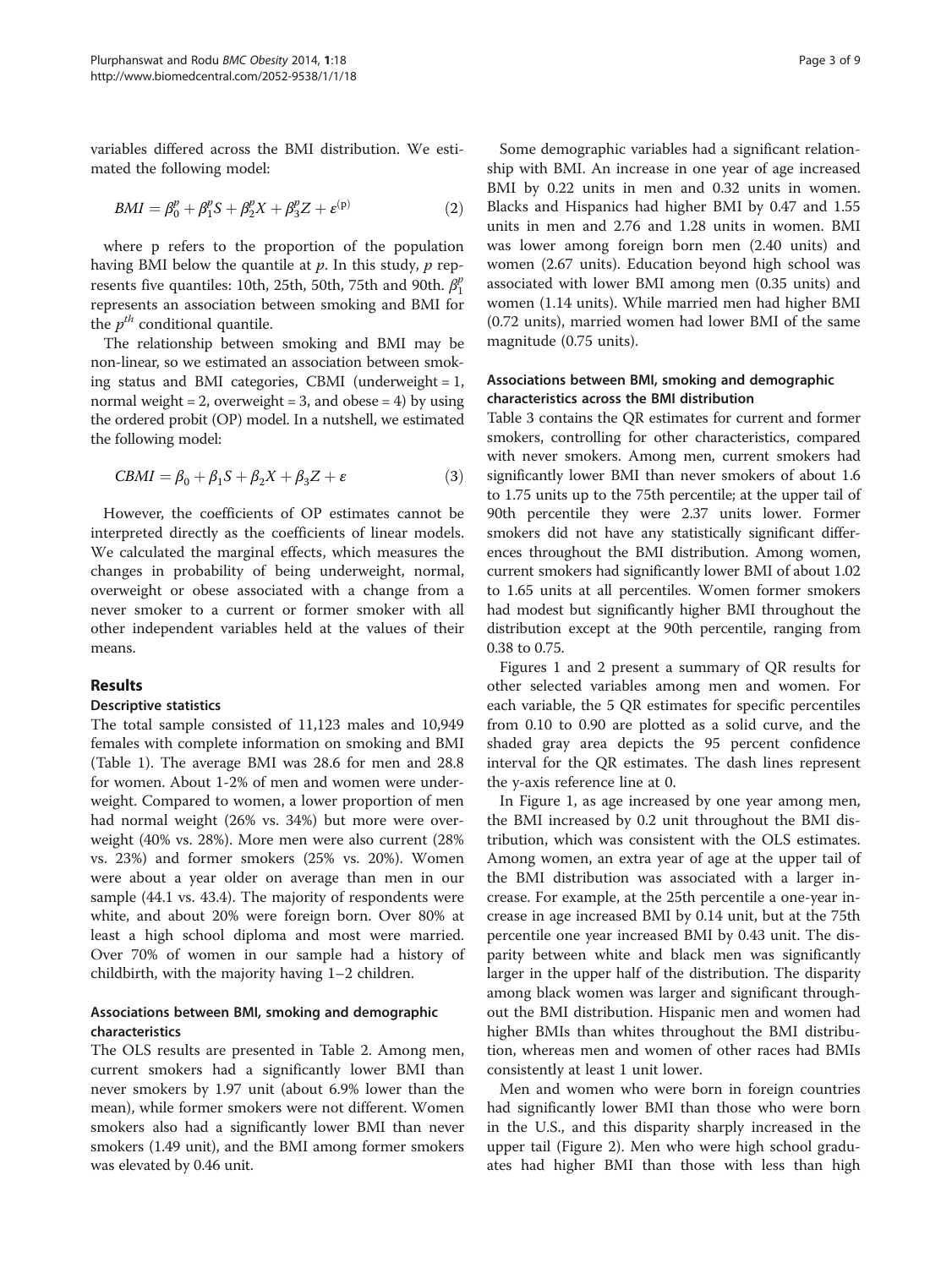|                                              | Men    |                  | Women  |                  |  |
|----------------------------------------------|--------|------------------|--------|------------------|--|
|                                              | Mean   | 95% CI           | Mean   | 95% CI           |  |
| Weight in Ibs                                | 196.48 | [195.19, 197.78] | 168.06 | [166.76, 169.37] |  |
| Height in cm                                 | 176.54 | [176.32, 176.76] | 162.82 | [162.62, 163.01] |  |
| Body Mass Index (BMI)                        | 28.59  | [28.42, 28.77]   | 28.80  | [28.59, 29.02]   |  |
| Weight categories (%)                        |        |                  |        |                  |  |
| Underweight                                  | 1%     | [1,1]            | 2%     | [2, 2]           |  |
| Normal weight                                | 26     | [25, 27]         | 34     | [32, 35]         |  |
| Overweight                                   | 40     | [39, 42]         | 28     | [27, 29]         |  |
| Obese                                        | 33     | [32, 34]         | 36     | [35, 38]         |  |
| Smoking status (%)                           |        |                  |        |                  |  |
| Never smokers                                | 47%    | [45, 48]         | 57%    | [56, 59]         |  |
| Current smokers                              | 28     | [27, 30]         | 23     | [22, 24]         |  |
| Number of<br>cigarettes/day (%) <sup>1</sup> |        |                  |        |                  |  |
| 1-14 cigarettes                              | 46%    | [44, 49]         | 52%    | [49, 55]         |  |
| 15-24 cigarettes                             | 34     | [32, 36]         | 35     | [33, 37]         |  |
| $25 +$ cigarettes                            | 19     | [17, 22]         | 13     | [11, 15]         |  |
| Former smokers                               | 25     | [24, 27]         | 20     | [19, 21]         |  |
| Years since quit<br>smoking (%) <sup>2</sup> |        |                  |        |                  |  |
| Less than 1 year                             | 9%     | [8, 10]          | 9%     | [7, 11]          |  |
| 1-4 years                                    | 16     | [16, 18]         | 17     | [15, 19]         |  |
| 5-9 years                                    | 16     | [14, 18]         | 15     | [14, 17]         |  |
| $10 + \text{years}$                          | 59     | [56, 61]         | 58     | [55, 62]         |  |
| Age                                          | 43.35  | [43.02, 43.67]   | 44.12  | [43.82, 44.42]   |  |
| Race/Ethnicity (%)                           |        |                  |        |                  |  |
| White                                        | 69%    | [67, 72]         | 69%    | [65, 71]         |  |
| <b>Black</b>                                 | 11     | [9, 12]          | 12     | [11, 14]         |  |
| Hispanic                                     | 14     | [12, 16]         | 13     | [11, 15]         |  |
| Other                                        | 6      | [5, 7]           | 6      | [5, 7]           |  |
| Foreign born (%)                             | 19%    | [17, 21]         | 17%    | [15, 18]         |  |
| Education (%)                                |        |                  |        |                  |  |
| < High school                                | 18%    | [17, 19]         | 17%    | [16, 18]         |  |
| High school                                  | 25     | [23, 26]         | 23     | [22, 24]         |  |
| > High school                                | 57     | [55, 59]         | 60     | [59, 62]         |  |
| Married (%)                                  | 70%    | [69, 72]         | 66     | [65, 68]         |  |
| Missing marital<br>status                    | 2      | [1, 3]           | 1      | [1, 2]           |  |
| Number of kids (%)                           |        |                  |        |                  |  |
| No children                                  | n/a    | n/a              | 16%    | [15, 18]         |  |
| 1-2 children                                 | n/a    | n/a              | 46     | [44, 46]         |  |
| 3-4 children                                 | n/a    | n/a              | 24     | [23, 25]         |  |
| 5 or more children                           | n/a    | n/a              | 4      | [4, 5]           |  |

#### <span id="page-3-0"></span>Table 1 Summary of weighted descriptive statistics of analysis variables by sex, NHANES 1999-2012

## Table 1 Summary of weighted descriptive statistics of analysis variables by sex, NHANES 1999-2012 (Continued)

| Observations<br>10949<br>11173 | Missing | /a<br>n/a | <b>[9.11</b> |
|--------------------------------|---------|-----------|--------------|
|                                |         |           |              |

<sup>1</sup> the proportions for number of cigarettes per day were derived from current smokers (3,359 men and 2,392 women).<br><sup>2</sup> the proportions for years since quit smoking were derived from former smokers

(2,791 men and 1,901 women). n/a – not applicable.

school throughout the distribution, but the association was significant only in the lower tail. Women who were high school graduates had lower BMI than those with less than high school throughout the distribution of BMI, but the relationship was significant only at the

## Table 2 Associations between BMI and smoking status and demographic characteristics

|                                         | Men                   |            | Women                 |               |  |
|-----------------------------------------|-----------------------|------------|-----------------------|---------------|--|
|                                         | Coefficient           | Std. error | Coefficient           | Std.<br>error |  |
| Smoking status (ref. never smokers)     |                       |            |                       |               |  |
| Current smokers                         | $-1.97***$            | (0.13)     | $-1.49$ <sup>**</sup> | (0.19)        |  |
| Former smokers                          | 0.01                  | (0.14)     | $0.46^{*}$            | (0.19)        |  |
| Height in centimeters                   | $0.02***$             | (0.01)     | $-0.05$ **            | (0.01)        |  |
| Age                                     | $0.22$ <sup>**</sup>  | (0.04)     | $0.32***$             | (0.05)        |  |
| Aqe <sup>2</sup>                        | $-0.00$ <sup>**</sup> | (0.00)     | $-0.00$ <sup>**</sup> | (0.00)        |  |
| Race/Ethnicity (ref. white)             |                       |            |                       |               |  |
| <b>Black</b>                            | $0.47$ <sup>*</sup>   | (0.20)     | $2.76***$             | (0.25)        |  |
| Hispanic                                | $1.55***$             | (0.21)     | $1.28$ <sup>**</sup>  | (0.26)        |  |
| Other                                   | $-0.89$ <sup>**</sup> | (0.25)     | $-1.75$ <sup>**</sup> | (0.32)        |  |
| Foreign born                            | $-2.40$ <sup>**</sup> | (0.15)     | $-2.67$ <sup>**</sup> | (0.20)        |  |
| Education (ref. < high<br>school)       |                       |            |                       |               |  |
| High school                             | 0.27                  | (0.17)     | $-0.33$               | (0.22)        |  |
| > High school                           | $-0.35$ <sup>*</sup>  | (0.15)     | $-1.14$ <sup>**</sup> | (0.19)        |  |
| Marital Status<br>(ref. unmarried)      |                       |            |                       |               |  |
| Married                                 | $0.72$ <sup>**</sup>  | (0.13)     | $-0.74$ <sup>**</sup> | (0.15)        |  |
| Missing marital status                  | 0.07                  | (0.42)     | $-0.27$               | (0.62)        |  |
| Number of children<br>(ref. 0 children) |                       |            |                       |               |  |
| 1-2 children                            | n/a                   | n/a        | $-0.18$               | (0.25)        |  |
| 3-4 children                            | n/a                   | n/a        | 0.14                  | (0.27)        |  |
| 5 or more children                      | n/a                   | n/a        | 0.42                  | (0.36)        |  |
| Missing                                 | n/a                   | n/a        | $-0.72$ <sup>*</sup>  | (0.30)        |  |
| Mean BMI                                | 196.48                |            | 168.06                |               |  |
| Observations                            | 11123                 |            | 10949                 |               |  |

 $*_{p < 0.05, *_{p < 0.01.}$ 

All models include survey dummy variables and sample weights. ref. – referent group.

n/a – not applicable.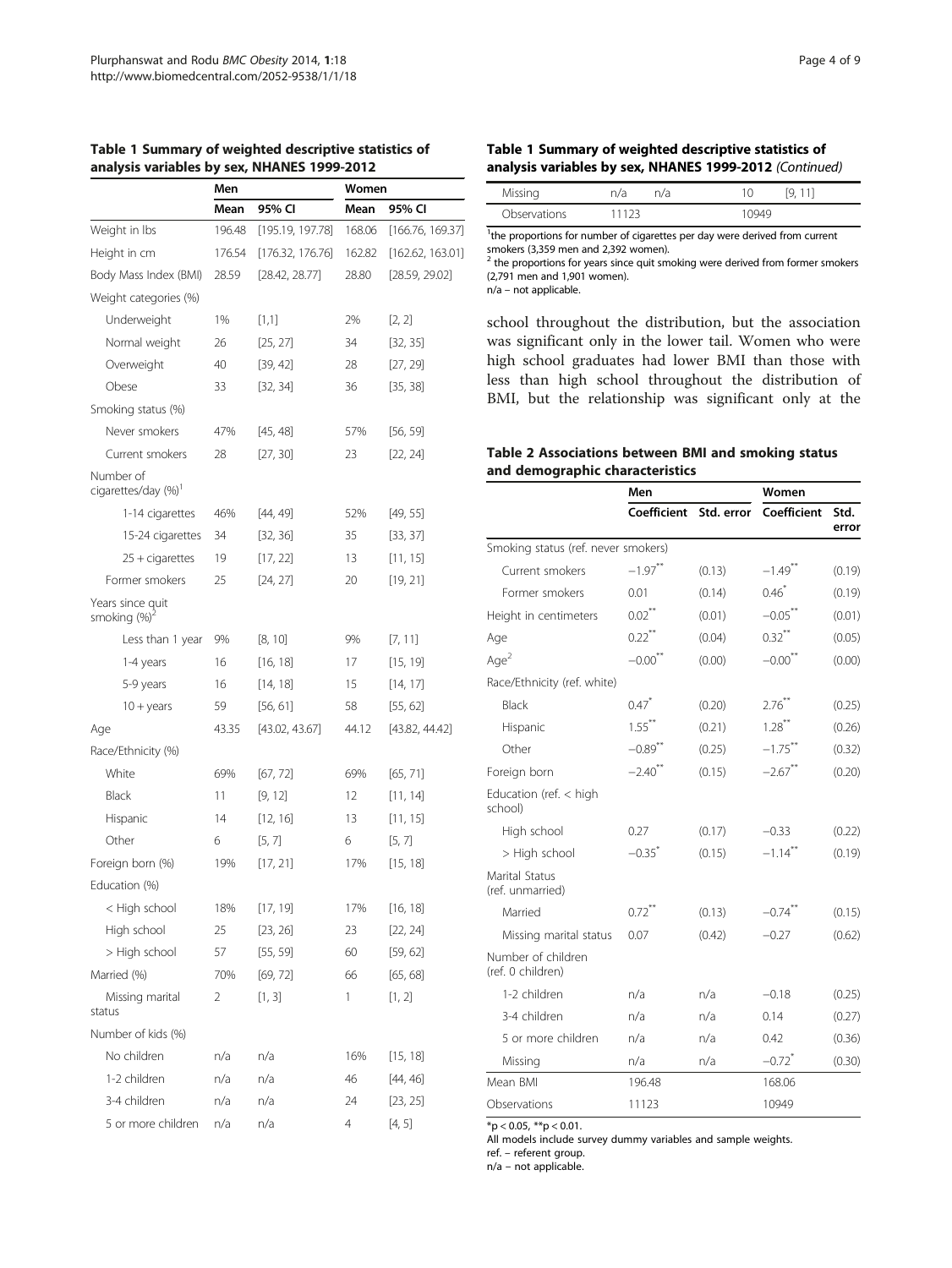|                 | Men                     |                        |                       | Women                   |                        |                       |
|-----------------|-------------------------|------------------------|-----------------------|-------------------------|------------------------|-----------------------|
|                 | <b>BMI</b> <sup>a</sup> | <b>Coefficients</b>    |                       | <b>BMI</b> <sup>a</sup> | <b>Coefficients</b>    |                       |
|                 | Never smokers           | <b>Current smokers</b> | <b>Former smokers</b> | Never smokers           | <b>Current smokers</b> | <b>Former smokers</b> |
| 10th percentile | 22.82                   | $-1.75***$             | 0.21                  | 21.5                    | $-1.13$ <sup>**</sup>  | $0.38^{*}$            |
|                 |                         | (0.16)                 | (0.17)                |                         | (0.18)                 | (0.19)                |
| 25th percentile | 25.17                   | $-1.70$ <sup>**</sup>  | 0.18                  | 24.18                   | $-1.02$ <sup>**</sup>  | $0.50***$             |
|                 |                         | (0.13)                 | (0.13)                |                         | (0.17)                 | (0.18)                |
| 50th percentile | 28.12                   | $-1.60$ <sup>**</sup>  | 0.11                  | 28.46                   | $-1.18***$             | $0.58^*$              |
|                 |                         | (0.13)                 | (0.14)                |                         | (0.21)                 | (0.22)                |
| 75th percentile | 31.9                    | $-1.74$ <sup>**</sup>  | 0.09                  | 33.6                    | $-1.65$ **             | 0.75                  |
|                 |                         | (0.20)                 | (0.21)                |                         | (0.46)                 | (0.30)                |
| 90th percentile | 36.77                   | $-2.37***$             | $-0.21$               | 39.6                    | $-1.44$ <sup>**</sup>  | 0.90                  |
|                 |                         | (0.32)                 | (0.34)                |                         | (0.28)                 | (0.49)                |

<span id="page-4-0"></span>Table 3 Selected associations between smoking status and BMI distributions

<sup>a</sup>BMI for each quantile.

Standard errors in parentheses;  $*$  p < 0.05,  $**$  p < 0.01.

All models include age age<sup>2</sup>, race/ethnicity, foreign born, education attainment, marital status, number of children (female only), survey cycle, and sample weights.

25th and the 50th percentile. Among men, education beyond high school was associated with a significant decrease in BMI only in a narrow range near the 75th percentile, but in women it was associated with a significant decrease in BMI across the distribution. Married men had higher BMI than unmarried men, and this difference decreased at the upper tail. Married women had significantly lower BMI than unmarried women, and this difference became larger at the upper tail.

#### Probability of BMI categories by smoking status

Table [4](#page-7-0) shows the marginal effects of smoking status on weight categories by using an ordered probit regression model. Among men, a current smoker had a significantly higher probability of being underweight and normal weight by 0.9%, 11.6% respectively, and a lower probability of being obese by 12.7%, compared to a never smoker. Similar to the OLS and QR estimates, we found no difference between never smokers and former smokers in terms of being in particular BMI categories.

Among women, being a current smoker was associated with an increase in the probability of underweight (0.8%), normal weight (6.5%), and overweight (0.6%) and a decline in the probability of obesity (7.9%). Consistent with the OLS and QR estimates, a former smoker had lower probability of underweight (0.2%), normal weight (2.3%), and overweight (0.4%) and higher probability of obesity (2.9%).

We further explored the plausibility of the association between smoking and weight by examining cigarette consumption among current smokers and years since quitting among former smokers. We found no significant relationship between cigarette consumption and body weight among smokers. Among men former smokers, years since quitting was not associated with body weight. On the other hand, compared with women former smokers who

quit more than 10+ years earlier, the probability of being obese increased by 11.2% in former smokers who quit 1–4 years earlier and increased by 6.5% in those who quit 5–9 years earlier.

### **Discussion**

Our results indicated differences in the relationship between smoking status and BMI according to sex. While current smoking among both men and women was associated with lower BMI throughout its distribution, the reduction among men who had very high BMI was greater than among those who had low and moderate values (2.37 units lower versus 1.7 unit respectively). In addition, being a smoker increased the probability of being normal weight by 12% and reduced the probability of being obese by 13%. The magnitudes for women were smaller than men, as the probability of being normal weight inclined by 7% while the probability of being obese decreased by 8%.

One plausible explanation for lower BMI and probability of being obese among smokers was that cigarettes may suppress appetite or increase metabolism [[4](#page-8-0)]. Although previous European studies showed that cigarette consumption was positively associated with BMI [[18](#page-8-0),[19](#page-8-0)] and obesity [\[19,20](#page-8-0)], we found no significant relationship.

Sex differences were also seen in former smokers. While weight gain after smoking cessation may be a disincentive to some smokers [[21](#page-8-0)–[23](#page-8-0)], we found no evidence of increased BMI among men former smokers, which is in contrast with a British longitudinal study [[24\]](#page-8-0). On the other hand, women former smokers had modestly but significantly higher BMI than never smokers throughout the BMI distribution. The association of former smoking and obesity was weak. Compared to long-term (10+ years) quitters, women quitting 1 to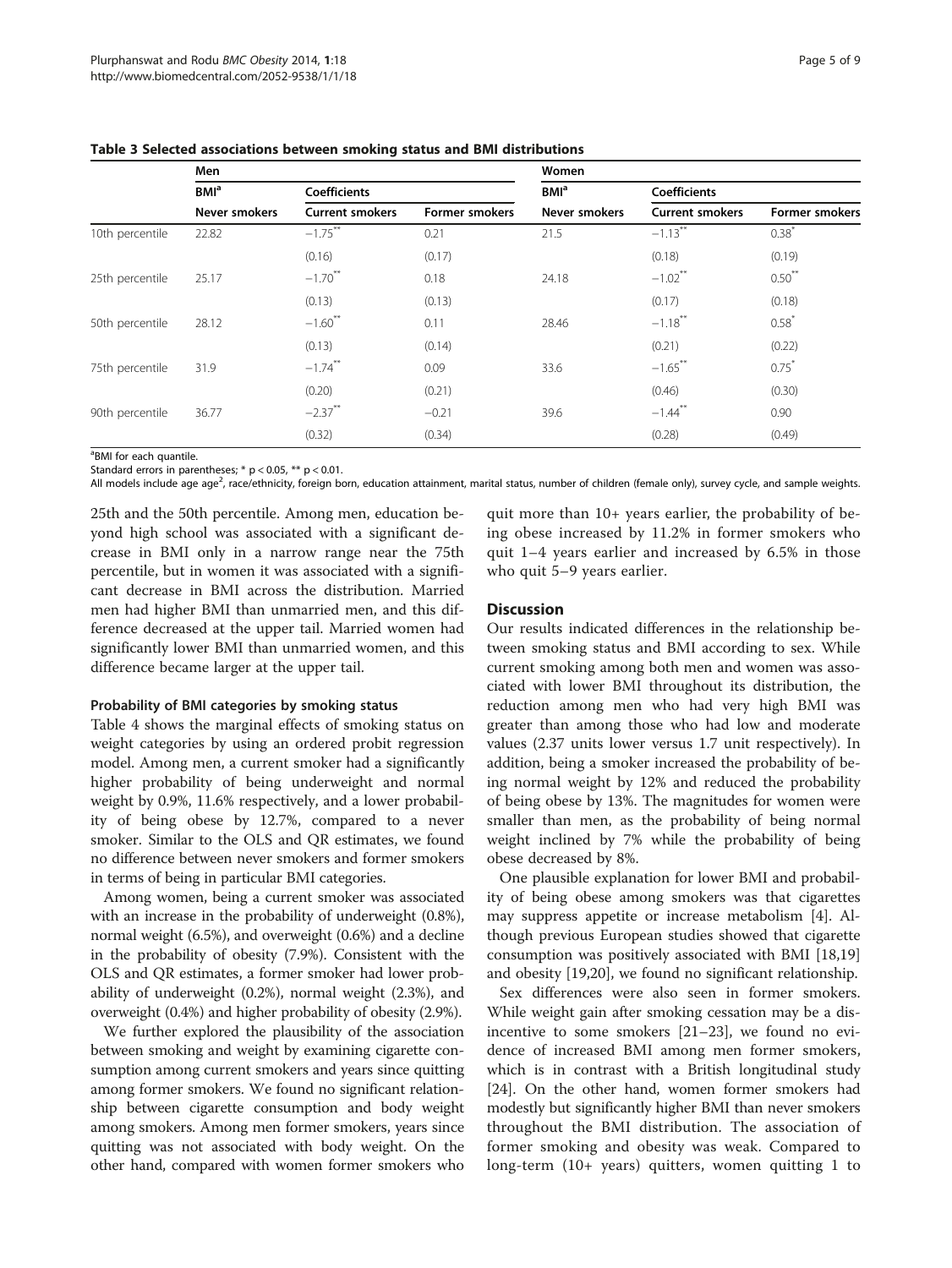<span id="page-5-0"></span>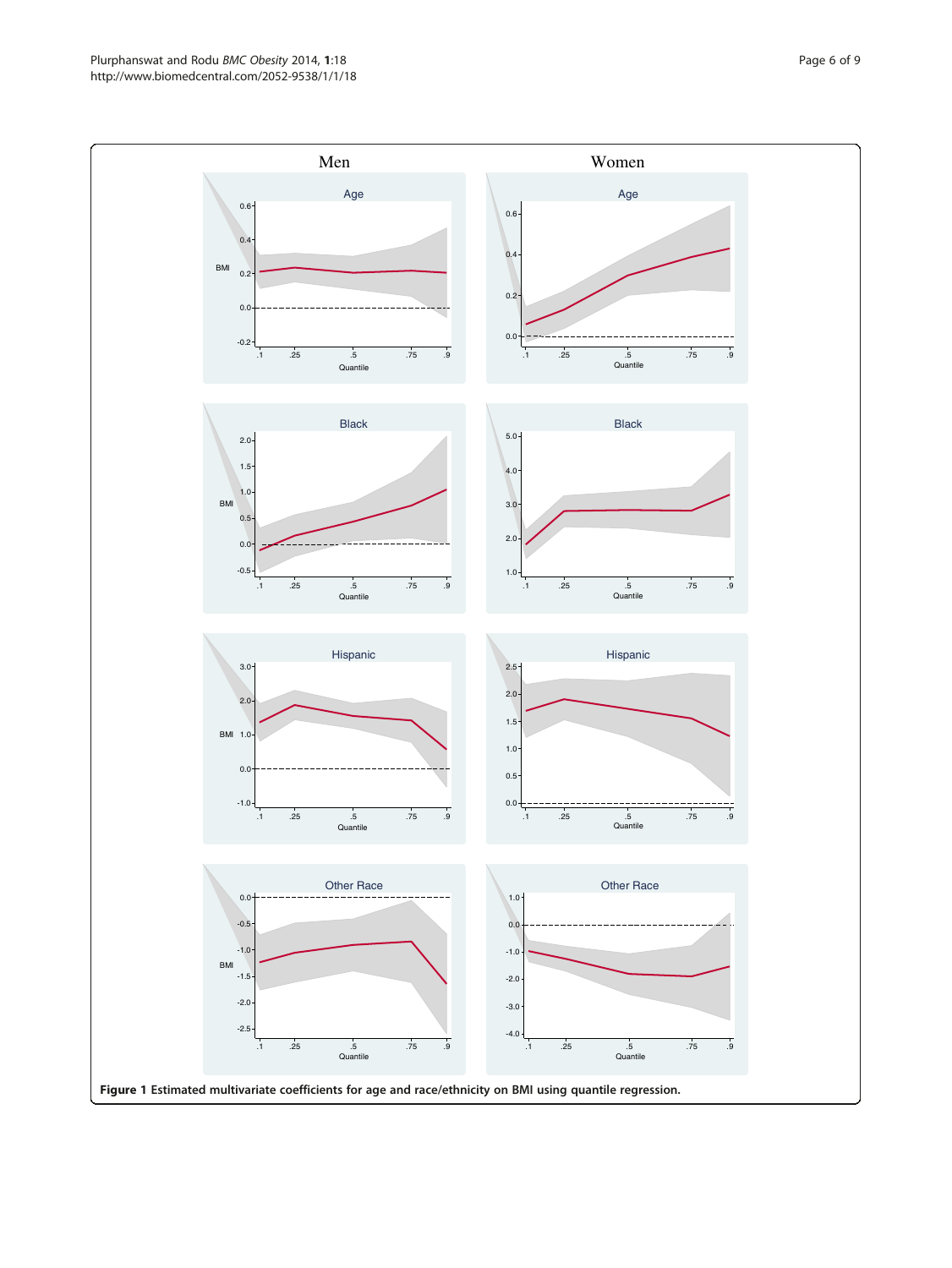

<span id="page-6-0"></span>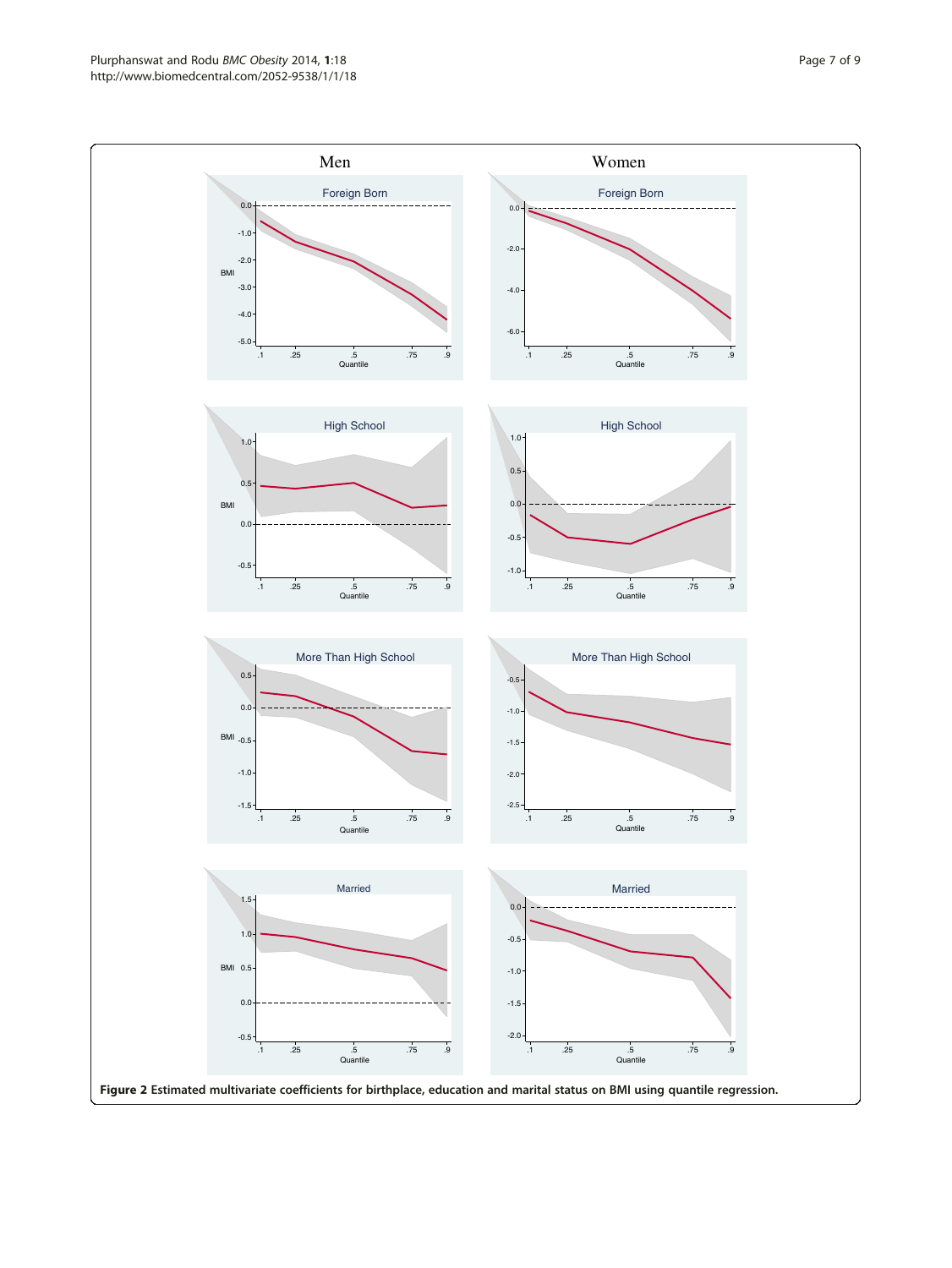<span id="page-7-0"></span>Table 4 Probability of BMI categories by smoking status

|               | Men               |                  | Women             |                        |
|---------------|-------------------|------------------|-------------------|------------------------|
|               | Current<br>smoker | Former<br>smoker | Current<br>smoker | Former<br>smoker       |
| Probability   |                   |                  |                   |                        |
| Underweight   | $0.0090^{\circ}$  | $-0.0003$        | $0.0080**$        | $-0.0024$              |
|               | (0.00)            | (0.00)           | (0.00)            | (0.00)                 |
| Normal weight | $0.1155***$       | $-0.0043$        | $0.0650^{**}$     | $-0.0225$              |
|               | (0.01)            | (0.01)           | (0.01)            | (0.01)                 |
| Overweight    | 0.0029            | $-0.0005$        | $0.0058$ **       | $-0.0038$ <sup>*</sup> |
|               | (0.00)            | (0.00)           | (0.00)            | (0.00)                 |
| Obesity       | $-0.1273***$      | 0.0051           | $-0.0789$ **      | $0.0286$ <sup>*</sup>  |
|               | (0.01)            | (0.01)           | (0.01)            | (0.01)                 |

Standard errors in parentheses; \* p < 0.05, \*\* p < 0.01.

All models include age age<sup>2</sup>, race/ethnicity, foreign born, education

attainment, marital status, number of children (female only), survey cycle, and sample weights.

4 years earlier had a 11.2% increase in the probability of being obese. This result was comparable to a study of smoking cessation and weight in Denmark, in which women former smokers had gained more weight than men [\[11\]](#page-8-0).

We found that the associations between demographic characteristics and BMI were different by sex. For example, while a one-year increase in age was associated with about 0.2 unit increase in BMI among men, an extra year of age among women increased BMI by 0.14 unit at the 25th percentile and 0.43 unit at the 75th percentile. Women with higher education had significantly lower BMI throughout the distribution than those with lower education; this relationship was not present among men. Interestingly, we found that marriage was associated with higher BMI among men but lower BMI among women. This finding is consistent with recent studies that used NHANES 1999–2002 [\[25,26\]](#page-8-0).

The strengths of this study included accurately measured body weight and height and the accuracy of selfreported smoking status, which was established by a study finding that serum cotinine, a marker of exposure to nicotine, was consistent with self-reported smoking status in an earlier NHANES cohort (1988–1994) [\[27](#page-8-0)]. In addition, the QR model allowed us to examine an association between smoking and demographic variables across the BMI distribution instead of only at the conditional mean of BMI, which is a limitation of OLS methods.

A limitation of NHANES public-use datasets is that they do not allow us to identify respondents' states of residence, so we were not able to control for state fixedeffects or merge state policies that might be the basis for unobservable characteristics simultaneously correlated with both body weight and smoking. For example, state

policies that aim to improve health outcomes may reduce both smoking and obesity at the same time. Furthermore, our analysis does not reconcile all possible causal pathways between smoking and BMI. For example, high BMI may be associated with smoking behavior; it is plausible that obese persons smoke in order to lower their weight, which would also lead to lower prevalence of obesity compared with never smokers.

While physical activity was a significant predictor of BMI, we did not include it in our models because of the plausible reverse causality between body weight and exercise. For example, heavy individuals may not be able to participate in any exercise and, since they are not physically active, they are obese. Finally, we did not include energy intake in this study. Even though NHANES has information on caloric intake, we found irreconcilable discrepancies. For example, the underweight population reported high caloric consumption and the obese population reported low caloric consumption.

## Conclusion

This study provides evidence that smoking was associated with lower BMI and a lower probability of obesity among men and women in the U.S. during the period 1999 to 2012. The association of former smoking and BMI or obesity is modest and limited to women.

#### Competing interests

This work was supported by unrestricted grants from tobacco manufacturers (Swedish Match AB, Reynolds American Inc. Services Company, Altria Client Services and British American Tobacco) to the University of Louisville, and by the Kentucky Research Challenge Trust Fund. The terms of the grants assure that the sponsors are unaware of this study, and thus had no scientific input or other influence with respect to its design, analysis, interpretation or preparation of the manuscript. Neither of the authors has any financial or other personal relationship with regard to the sponsors.

#### Authors' contributions

Both authors made substantial contributions to conception and design, or acquisition of data, or analysis and interpretation of data. BR conceived the study, NP performed the analyses, and both authors worked together to interpret the results and draft the manuscript. Both authors read and approved the final manuscript.

#### Acknowledgment

The authors thank Rif S. El-Mallakh, MD, for his substantive comments on earlier drafts of the manuscript.

#### Author details

<sup>1</sup> James Graham Brown Cancer Center, University of Louisville, 505 South Hancock Street, Louisville, KY 40202, USA. <sup>2</sup> Department of Medicine, School of Medicine, University of Louisville, 505 South Hancock Street, Louisville, KY 40202, USA.

#### Received: 13 March 2014 Accepted: 11 August 2014 Published: 30 August 2014

#### References

- 1. Mendez D, Warner KE: Adult cigarette smoking prevalence: declining as expected (not as desired). Am J Public Health 2004, 94:251–252.
- 2. Flegal KM, Carroll MD, Ogden CL, Johnson CL: Prevalence and trends in obesity among US adults 1999–2000. JAMA 2002, 228:1723–1727.